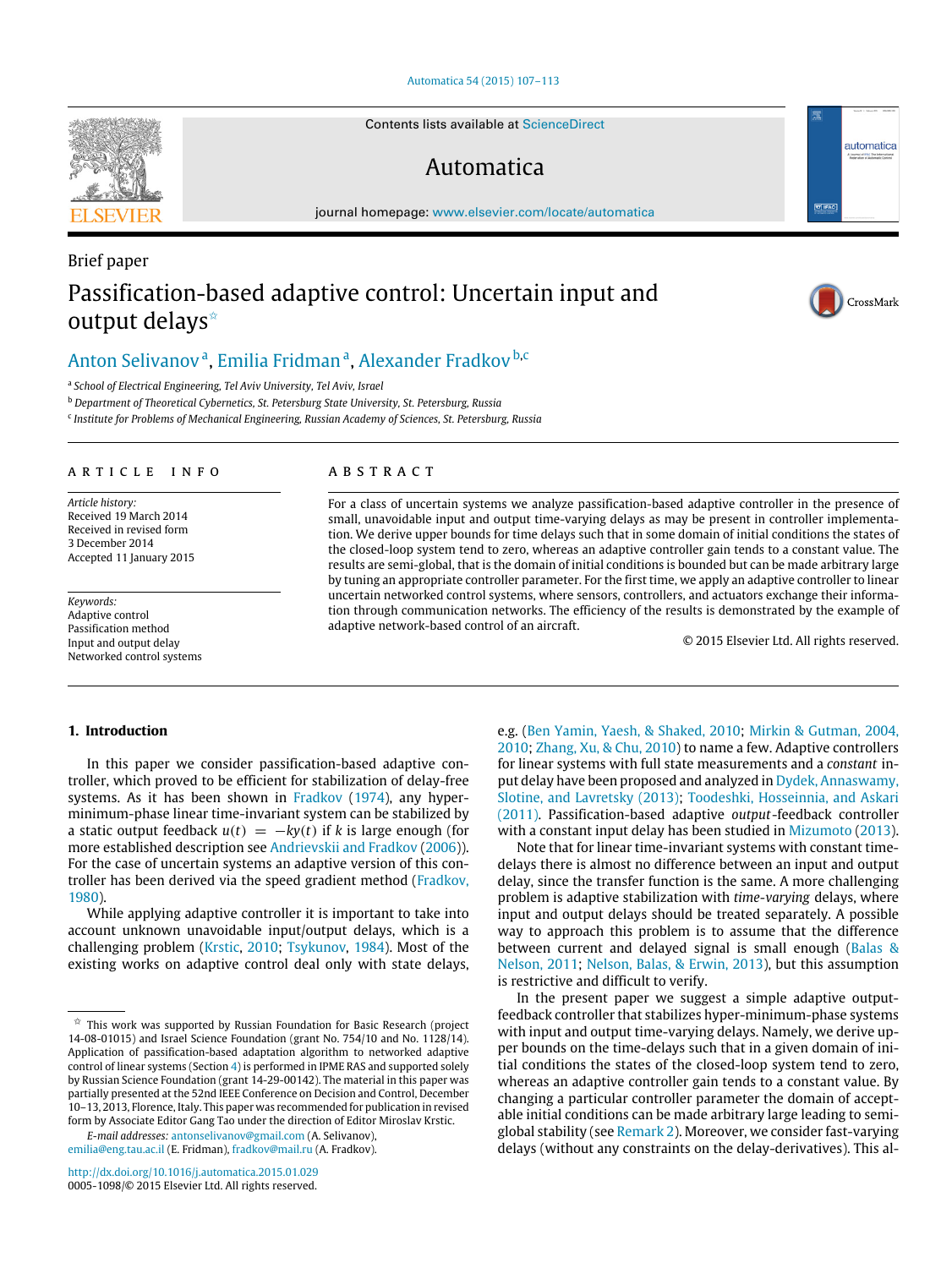lows to apply, for the first time, an adaptive controller to linear uncertain networked control systems, where variable sampling intervals and communication delays are taken into account (see Section [4\)](#page-2-0). Some preliminary results (without input delays) have been presented in [Selivanov,](#page-6-6) [Fridman,](#page-6-6) [and](#page-6-6) [Fradkov](#page-6-6) [\(2013\)](#page-6-6).

**Notations:** Throughout the paper the superscript "*T*" stands for matrix transposition, R *<sup>n</sup>* denotes the *n* dimensional Euclidean space with vector norm  $\| \cdot \|$ ,  $\mathbb{R}^{n \times m}$  is the set of all  $n \times m$  real matrices, the notation  $P > 0$  for  $P \in \mathbb{R}^{n \times n}$  means that P is symmetric and positive definite,  $\lambda_{\min}(P)$  and  $\lambda_{\max}(P)$  stand for the minimum and maximum eigenvalues of the matrix *P*, respectively. The symmetric elements of the symmetric matrix will be denoted by  $\ast$ . The set {0, 1, 2, . . .} is denoted by  $\mathbb{Z}_+$ .

#### **2. Preliminaries and problem formulation**

#### *2.1. Preliminaries: Passification method*

For non-delay linear time-invariant systems passification method and the corresponding design of an adaptive controller are based on Passification lemma that we state below.

**Definition 1.** For given matrices  $A \in \mathbb{R}^{n \times n}$ ,  $B \in \mathbb{R}^{n \times 1}$ ,  $C \in$  $\mathbb{R}^{l \times n}$ , *g*  $\in \mathbb{R}^{l \times 1}$  a transfer function  $g^T W(s) = g^T C (sI - A)^{-1} B$ is called *hyper-minimum-phase (HMP)* if the polynomial  $\varphi(s)$  =  $g^TW(s)$  det(*sI*  $-A$ ) is Hurwitz and  $g^TCB$  is a positive number.

<span id="page-1-0"></span>**Lemma 1** (*Passification Lemma, [Fradkov,](#page-5-11) [1976](#page-5-11)*)**.** *Let the matrices A* ∈  $\mathbb{R}^{n \times n}$ ,  $B \in \mathbb{R}^{n \times 1}$ ,  $C \in \mathbb{R}^{l \times n}$ ,  $g \in \mathbb{R}^{l \times 1}$  be given. Then for existence of  $P \in \mathbb{R}^{n \times n}$  and  $k_* \in \mathbb{R}$  such that

$$
P > 0, \quad PA_* + A_*^T P < 0, \qquad PB = C^T g, \tag{1}
$$

*where A*<sup>∗</sup> = *A*−*Bk*∗*g <sup>T</sup> C, it is necessary and sufficient that the function*  $g^T W(s) = g^T C (sI - A)^{-1} B$  is HMP.

An appropriate value for *k*∗ in [Lemma 1](#page-1-0) is any positive number such that

$$
k_* > -\inf_{\omega \in \mathbb{R}} \text{Re}\left\{ \left( g^T W(i\omega) \right)^{-1} \right\}.
$$
 (2)

See [Andrievskii](#page-5-1) [and](#page-5-1) [Fradkov](#page-5-1) [\(2006\)](#page-5-1) for more details on Passification method.

#### *2.2. Problem formulation*

Consider an uncertain linear system

$$
\dot{x}(t) = A_{\xi}x(t) + Bu(t - r_1(t)), \quad x(0) = x_0, \n y(t) = Cx(t - r_2(t)),
$$
\n(3)

where  $x \in \mathbb{R}^n$  is the state,  $u \in \mathbb{R}$  is the control input,  $y \in \mathbb{R}^l$  is the measurable output;  $A_\xi$  is an uncertain matrix that resides in the polytope

$$
A_{\xi} = \sum_{i=1}^{N} \xi_i A_i, \quad 0 \le \xi_i \le 1, \quad \sum_{i=1}^{N} \xi_i = 1.
$$
 (4)

The delays  $r_1(t)$ ,  $r_2(t)$  are supposed to be unknown and bounded:

 $0 \le r_1(t) \le h_1, \qquad 0 \le r_2(t) \le h_2.$ 

We set  $x(t) = 0$  for  $t < 0$ . This does not affect the solution  $x(t)$ and implies that  $y(t) = 0$  if  $t - r_2(t) < 0$ . Denote

$$
r(t) = r_1(t) + r_2(t - r_1(t)).
$$
\n(5)

The quantity  $r(t)$  is the overall delay of the closed-loop system. Clearly

 $r(t) \leq h_1 + h_2 \triangleq h$ .

<span id="page-1-10"></span>

**Fig. 1.** Networked control system.

If  $t - r(t) < 0$  then the system [\(3\)](#page-1-1) is in the open-loop since it has not received a signal from the controller. Therefore, a special analysis is needed on the intervals where  $t - r(t) < 0$ . Following [\(Liu](#page-5-12) [&](#page-5-12) [Fridman,](#page-5-12) [2014\)](#page-5-12) we assume

<span id="page-1-2"></span>**Assumption 1.** There exists a unique *t*<sup>∗</sup> > 0 such that

 $\int t - r(t) < 0, \quad t < t_*,$ *t* − *r*(*t*) ≥ 0, *t* ≥ *t*<sub>\*</sub>.

[Assumption 1](#page-1-2) has a simple physical meaning: the system [\(3\)](#page-1-1) starts to receive signals from the controller at time *t*∗. It is clear that *t*<sup>∗</sup> ≤ *h*. [Assumption 1](#page-1-2) is always satisfied for slowly-varying delays with  $\dot{r}(t)$  < 1 (since  $t - r(t)$  is increasing) and for networked control systems as considered in Section [4.](#page-2-0)

Similar to [Andrievskii](#page-5-1) [and](#page-5-1) [Fradkov](#page-5-1) [\(2006\);](#page-5-1) [Fradkov](#page-5-11) [\(1976\)](#page-5-11) we assume

<span id="page-1-4"></span>**Assumption 2.** There exists a known  $g \in \mathbb{R}^l$  such that  $g^T C(sI (A_{\xi})^{-1}B$  is HMP for all  $A_{\xi}$  from [\(4\).](#page-1-3)

<span id="page-1-7"></span>For a given *g* satisfying [Assumption 2](#page-1-4) we consider the adaptive controller

<span id="page-1-5"></span>
$$
u(t) = -k(t)g^{T}y(t), \n\dot{x}(t) = \gamma^{-2} (g^{T}y(t))^{2},
$$
\n(6)

where  $k, \gamma \in \mathbb{R}, \gamma > 0$ .

For  $r_1(t) = r_2(t) \equiv 0$  under [Assumption 2](#page-1-4) it has been shown in [Andrievskii](#page-5-1) [and](#page-5-1) [Fradkov](#page-5-1) [\(2006\)](#page-5-1) that solutions of the closed-loop system [\(3\),](#page-1-1) [\(6\)](#page-1-5) satisfy the following property: for all  $k(0) \in \mathbb{R}$ 

<span id="page-1-6"></span>
$$
\lim_{t \to \infty} ||x(t)|| = 0, \qquad \lim_{t \to \infty} k(t) = \text{const.}
$$
 (7)

Our objective is to derive conditions ensuring [\(7\)](#page-1-6) for non-zero delays and for a certain choice of *k*(0).

#### <span id="page-1-1"></span>**3. Main results**

<span id="page-1-8"></span>The closed-loop system [\(3\),](#page-1-1) [\(6\)](#page-1-5) can be presented in the form

$$
\dot{x}(t) = A_{\xi}x(t) - k_{*}Bg^{T}Cx(t - r(t)) \n+ (k_{*} - k(t - r_{1}(t)))Bg^{T}Cx(t - r(t)), \n\dot{k}(t) = \gamma^{-2} (g^{T}Cx(t - r_{2}(t)))^{2}
$$
\n(8)

<span id="page-1-3"></span>with  $k(t) = k(0)$  for  $t < 0$ . Note that here  $\dot{x}(0)$  and  $\dot{x}(t<sub>*</sub>)$  denote right-hand side derivatives.

The idea of passification-based approach is the following. Under [Assumption 2](#page-1-4) there exist  $P > 0$ ,  $k_{*}$  that satisfy [\(1\).](#page-1-7) Consider a Lyapunov-like function

$$
V_0(x, k) = x^T P x + \gamma^2 (k - k_*)^2.
$$

Its derivative along the trajectories of  $(8)$  has the form

<span id="page-1-9"></span>
$$
\dot{V}_0 = 2x^T(t)P[A_\xi x(t) - k_*Bg^T Cx(t - r(t))]
$$
  
+2(k\_\* - k(t - r\_1(t)))x^T(t)Pg^T Cx(t - r(t))  
+2(k(t) - k\_\*)(g^T Cx(t - r\_2(t)))<sup>2</sup>. (9)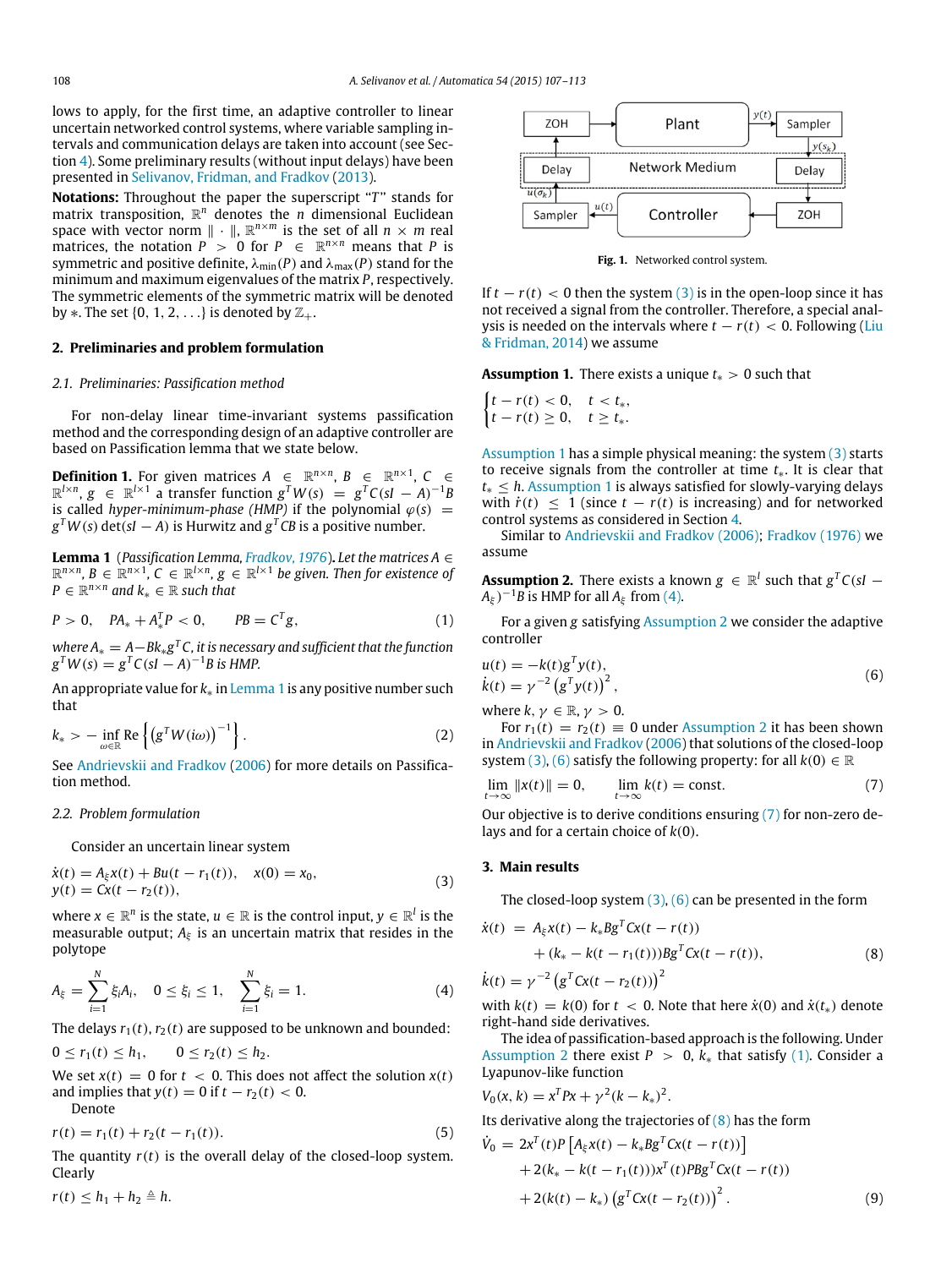For  $r_1(t) = r_2(t) \equiv 0$  the last two terms can be canceled because  $PB = C^T g$ . Hence, [\(1\)](#page-1-7) guarantees that  $\dot{V}_0 \leq -\varepsilon ||x||^2$  for some  $\varepsilon > 0$ . The latter implies [\(7\)](#page-1-6) (see [Andrievskii](#page-5-1) [and](#page-5-1) [Fradkov](#page-5-1) [\(2006\)](#page-5-1)).

**Remark 1.** Note that the above arguments for  $r_1(t) = r_2(t) \equiv 0$ can be easily extended to systems with state delays. Consider the system

$$
\dot{x}(t) = A_0 x(t) + A_1 x(t - r(t)) + B u(t), \n y(t) = C x(t).
$$
\n(10)

Here *x*, *u*, *y* are defined as previously and all matrices are constant with appropriate dimensions. Calculating  $\dot{V}_0$  we obtain:

$$
\dot{V}_0 = 2x^T(t)P[A_0x(t) + A_1x(t - r(t))- k_*Bg^T c x(t)] + 2(k_* - k(t))x^T(t)PBg^T c x(t)+ 2(k(t) - k_*)(g^T y(t))^2.
$$

Since  $PB = C^T g$ , the last two terms can be canceled and the Lyapunov-based analysis of [\(10\)](#page-2-2) is reduced to the standard one for linear time-delay systems under  $u(t) = -k_*g^Ty(t)$ . In the case of an input/output time-varying delay such a cancelation is not possible since the controller does not measure the current value of the state. Therefore, adaptive control of systems with input/output delays is much more challenging than the one under state delays.

As already mentioned, if  $r_1(t) \neq 0$  or  $r_2(t) \neq 0$  the cancelation of the last two terms in [\(9\)](#page-1-9) is not possible because *x* and *k* depend on different time instants. Note that the right-hand side of [\(9\)](#page-1-9) can be considered as a quadratic form in  $x(t)$ ,  $x(t-r(t))$ , and  $x(t-r<sub>i</sub>(t))$  $(i = 1, 2)$ , where matrices depend on the following time-varying parameters:

$$
a = k_{*} - k(t), b = k_{*} - k(t - r_{1}(t)), c = k(t) - k(t - r_{1}(t)).
$$
\n(11)

Consider the following Lyapunov–Krasovskii functional:

$$
V(x_t, \dot{x}_t, k) = V_0(x_t, k) + V_S(x_t) + V_R(\dot{x}_t),
$$
\n(12)

where  $x_t(\theta) = x(t + \theta), \theta \in [-h, 0], h = h_1 + h_2$ , and

$$
V_S(x_t) = \int_{-h}^{0} x_t^T(s) S x_t(s) ds, \quad S > 0,
$$
  

$$
V_R(\dot{x}_t) = h \int_{-h}^{0} \int_{\theta}^{0} \dot{x}_t^T(s) R \dot{x}_t(s) ds d\theta, \quad R > 0.
$$

Here  $V_s$  and  $V_R$  are standard terms for systems with fast-varying delays [\(Fridman](#page-5-13) [&](#page-5-13) [Shaked,](#page-5-13) [2003;](#page-5-13) [He,](#page-5-14) [Wang,](#page-5-14) [Lin,](#page-5-14) [&](#page-5-14) [Wu,](#page-5-14) [2007\)](#page-5-14). Our goal is to derive conditions that ensure  $\dot{V} \le -\varepsilon ||x(t)||^2$  for some  $\varepsilon > 0$  if

$$
|a| \le M_*, \qquad |b| \le M_*, \qquad |c| \le M_1 \tag{13}
$$

for  $t \geq 0$ , where  $M_*$  and  $M_1$  are some fixed bounds. Further we will show that  $(13)$  is valid for  $t \ge 0$  if one choose appropriate values of  $k(0)$  and  $\gamma$ .

<span id="page-2-4"></span>We are in a position to formulate our main result.

**Theorem 1.** *Let [Assumptions](#page-1-2)* 1 and [2](#page-1-4) *hold. Given h* > 0 *and tuning parameters M*<sup>\*</sup> > 0*, M*<sup>1</sup> > 0*, k*<sup>\*</sup> > 0*, let there exist n* × *n matrices*  $P > 0, S > 0, R > 0, G_1, G_2, G_3$  *such that the following relations hold:* 

$$
\mathcal{H}_{i}(a, b, c)\Big|_{a \pm M_{*,b} \pm M_{*,c} \pm M_{1}} < 0, \quad i = 1, ..., N,
$$
  
\n
$$
PB = C^{T}g, \qquad \begin{pmatrix} R & G_{j} \\ * & R \end{pmatrix} \ge 0 \quad (j = 1, 2, 3),
$$
\n(14)

*where*

<span id="page-2-2"></span>
$$
\mathcal{H}_i(a, b, c) =
$$
\n
$$
\begin{pmatrix}\nH_1^i & H_2(c) & 0 & H_3 & H_4(a) & hA_i^T R \\
* & -R & R & H_5(a) & -hG_1 & H_7(b) \\
* & * & -(S+R) & hG_2 & hG_1 & 0 \\
* & * & * & -h^2 R & H_6(a) & 0 \\
* & * & * & * & -h^2 R & 0 \\
* & * & * & * & -h^2 R & 0\n\end{pmatrix},
$$
\n
$$
H_1^i = P[A_i - Bk_*g^T C] + [A_i - Bk_*g^T C]^T P + S,
$$
\n
$$
H_2(c) = cPbg^T c,
$$
\n
$$
H_3 = k_*hPbg^T c,
$$
\n
$$
H_5(a) = ah^C g^T g^T c - ah^2 g^T c,
$$
\n
$$
H_5(a) = ah^C g^T g^T c - h^2 (G_3)^T,
$$
\n
$$
H_7(b) = hb^T g^T R - hk_* c^T g^T R.
$$

*Assume additionally that*

<span id="page-2-7"></span>
$$
h_1 \le \frac{M_1 \lambda_{\min}(P)}{M_*^2 \|g^T C\|^2}.
$$
\n(15)

*Then for any*  $\delta > 0$  *there exists*  $\gamma > 0$  *such that for all initial conditions x*0, *k*(0) *subject to*

$$
||x_0|| < \delta, \quad k(0) \in [k_* - M_*, k_*], \tag{16}
$$

*solutions of the system* [\(3\)](#page-1-1)*,* [\(6\)](#page-1-5) *satisfy the property* [\(7\)](#page-1-6)*.*

**Proof.** See [Appendix A.](#page-4-0)

<span id="page-2-1"></span>**Remark 2.** Conditions of [Theorem 1](#page-2-4) ensure semi-global results, where [\(7\)](#page-1-6) is guaranteed for any  $\delta > 0$  and  $x_0$  with  $||x_0|| < \delta$ . It follows from the proof of [Theorem 1](#page-2-4) that an appropriate  $\gamma$  can be chosen from the inequality

<span id="page-2-10"></span><span id="page-2-5"></span>
$$
\delta^2 \le \gamma^2 \min \left\{ \frac{M_*^2 e^{-2\Lambda_A t_*}}{\lambda_{\min}(P)}, \frac{M_*}{c_1}, \frac{M_*^2 - c_*^2}{c_\chi} \right\},\tag{17}
$$

<span id="page-2-9"></span>where  $\Lambda_A = \max_i \|A_i\|$  and  $c_1, c_*, c_x$  are given in [\(A.2\),](#page-4-1) [\(A.3\),](#page-4-2) [\(A.6\),](#page-5-15) correspondingly. If *t*∗ in [\(17\)](#page-2-5) is unknown, one should substitute a known upper bound for *t*∗.

**Remark 3.** Under [Assumptions 1](#page-1-2) and [2](#page-1-4) due to Passification lemma there exist *P* and  $k_{*}$  that satisfy [\(1\).](#page-1-7) With these *P* and  $k_{*}$  relations [\(14\)](#page-2-6) are feasible for given  $M_1 > 0$  and  $M_* > 0$  if *h* is small enough. Indeed, due to  $(A.8) H_2 \rightarrow 0$  $(A.8) H_2 \rightarrow 0$  for  $h \rightarrow 0$ . The same is true for *H*3, . . . , *H*7. Then by Schur complement theorem [\(Gu,](#page-5-17) [Kharitonov,](#page-5-17) [&](#page-5-17) [Chen,](#page-5-17) [2003,](#page-5-17) p. 318) it can be shown that  $\mathcal{H}_i < 0$  for  $R = I$ , *S* = *hI*,  $G$ <sup>*j*</sup> = 0 (*j* = 1, 2, 3). When *h* → 0 allowable  $M$ <sup>\*</sup> and *M*<sup>1</sup> tend to infinity, therefore, our results recover the global results from [Andrievskii](#page-5-1) [and](#page-5-1) [Fradkov](#page-5-1) [\(2006\)](#page-5-1) for delay-free case. Relations [\(14\)](#page-2-6) give acceptable bounds  $h_1$  and  $h_2$  such that [\(7\)](#page-1-6) holds for the closed-loop time-delay system [\(3\),](#page-1-1) [\(6\).](#page-1-5)

<span id="page-2-8"></span><span id="page-2-3"></span>**Remark 4.** There is a trade-off between enlarging of *M*∗, *M*<sup>1</sup> and enlarging of the delay bounds *h*, *h*<sub>1</sub>. The smaller *h* is, the larger *M*<sup>∗</sup> can be taken such that the LMIs  $(14)$  are feasible, i.e. a wider choice of adaptive gain is possible. Furthermore, given *M*1, *k*∗ such that [\(14\)](#page-2-6) are feasible for *M*∗ they remain feasible with the same decision variables for all  $M'_*$  <  $M_*$ . The latter means that the stability is guaranteed for the same *h* but for larger  $h_1$  due to [\(15\).](#page-2-7)

#### <span id="page-2-0"></span>**4. Network-based adaptive control**

#### <span id="page-2-6"></span>*4.1. Case study: adaptive control of networked control systems*

In this section we apply passification-based adaptive control to networked control systems. Consider the uncertain system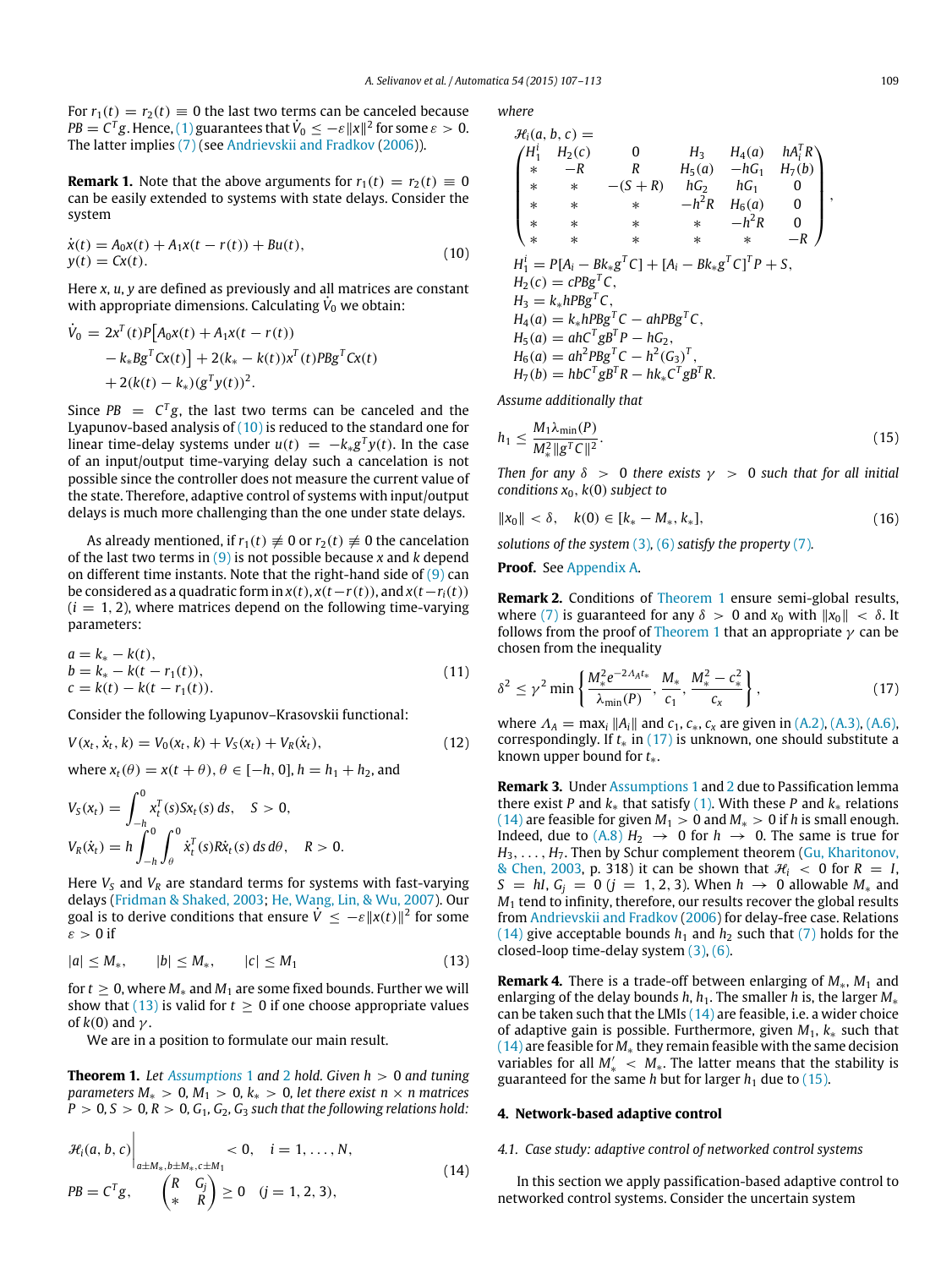<span id="page-3-2"></span>

**Fig. 2.** State norms for 5 different randomly chosen initial conditions.

$$
\dot{x}(t) = A_{\xi}x(t) + Bu(t), \ny(t) = Cx(t)
$$
\n(18)

with several nodes (a sensor, a controller, and an actuator) that are connected via two communication networks: a sensor network (from the sensor to the controller) and a control network (from the controller to the actuator) (see [Fig. 1\)](#page-1-10). Let  $s_k$  be the sequence of sampling instants:

$$
0 = s_0 < s_1 < \cdots < s_k < \cdots, \quad k \in \mathbb{N}, \quad \lim_{k \to \infty} s_k = \infty.
$$

At each sampling instant  $s_k$  the output  $y(t)$  is sampled and transmitted via the network to the controller with a variable delay  $\tau_k^{sc}$ . Therefore, the updating instant time of the controller is  $\sigma_k = s_k +$ τ *sc k* . For simplicity, we assume that σ*<sup>k</sup>* < σ*k*+1, that is the old sample cannot get to the destination after the most recent one. Then the controller has the form

$$
u(t) = -k(t)g^{T}y(\sigma_{k} - \tau_{k}^{sc}),
$$
  
\n
$$
\dot{k}(t) = \gamma^{-2} (g^{T}y(\sigma_{k} - \tau_{k}^{sc}))^{2}, \quad t \in [\sigma_{k}, \sigma_{k+1}).
$$
\n(19)

At the sampling instants  $\sigma_k$  the control signal is sampled and transmitted through the network to the Zero-Order Hold (ZOH) with a variable delay  $\tau_k^{ca}$ . Therefore, the updating instant time of the ZOH is  $t_k = s_k + \tau_k^{sc} + \tau_k^{ca}$ . We assume that  $t_k < t_{k+1}$  and there is a known MAD (maximum allowable delay) such that  $\tau_k^{sc} + \tau_k^{ca} \leq$  MAD.

Following the time-delay approach to sampled-data control [\(Fridman,](#page-5-18) [2014;](#page-5-18) [Fridman,](#page-5-19) [Seuret,](#page-5-19) [&](#page-5-19) [Richard,](#page-5-19) [2004\)](#page-5-19), the resulting closed-loop system can be presented in the form

$$
\dot{x}(t) = A_{\xi}x(t) + Bk(t - r_1(t))g^T Cx(t - r(t)),
$$
  
\n
$$
\dot{x}(t) = \gamma^{-2} (g^T Cx(t - r_2(t)))^2,
$$
\n(20)

where

$$
r_1(t) = t - t_k + \tau_k^{ca}, \qquad t \in [t_k, t_{k+1}),
$$
  
\n
$$
r_2(t) = t - \sigma_k + \tau_k^{sc}, \qquad t \in [\sigma_k, \sigma_{k+1}),
$$
  
\n
$$
r(t) = t - t_k + \tau_k^{sc} + \tau_k^{ca}, \qquad t \in [t_k, t_{k+1}).
$$
\n(21)

Here  $r(t) = r_1(t) + r_2(t - r_1(t))$ . Note that  $r(t)$  satisfies [Assumption 1](#page-1-2) with

$$
t_* = t_0 = \tau_0^{sc} + \tau_0^{ca} \leq \text{MAD}.
$$

Assume that

$$
t_{k+1} - t_k + \tau_k^{ca} \le h_1, t_{k+1} - t_k + \tau_k^{ca} + \tau_k^{sc} \le h, \quad \forall k \in \mathbb{Z}_+.
$$
 (22)

Since [\(20\)](#page-3-0) coincides with [\(8\),](#page-1-8) the results of [Theorem 1](#page-2-4) provide bounds for the sampling intervals and network-induced delays.

<span id="page-3-3"></span>

**Fig. 3.** Evolution of adaptive gains for 5 different randomly chosen initial conditions (solid lines); the value of  $k_* = 4.61$  (dashed line).

We illustrate this below by an example of network-based adaptive control of an aircraft.

#### *4.2. Example: yaw angle control*

As an example we apply our results to the following model of a lateral motion of an aircraft [\(Fradkov](#page-5-20) [&](#page-5-20) [Andrievsky,](#page-5-20) [2011\)](#page-5-20):

 $\dot{x}_1(t) = a_1x_1(t) + x_2(t) + b_1u(t - r_1(t)),$  $\dot{x}_2(t) = a_2x_1(t) + a_3x_2(t) + b_2u(t - r_1(t)),$  $\dot{x}_3(t) = x_2(t)$ ,  $y_1(t) = x_2(t - r_2(t)),$  $y_2(t) = x_3(t - r_2(t)),$ 

where  $x_3$  and  $x_2$  are the yaw angle and the yaw rate, respectively, and  $x_1$  denotes the sideslip angle; *u* is the rudder angle;  $y_i$  are measurable outputs;  $a_i$  and  $b_i$  denote the aircraft model parameters. We suppose that the aircraft is controlled through a network, that is the closed-loop system has the form  $(20)$  with  $r_1(t)$ ,  $r_2(t)$  given by [\(21\).](#page-3-1) Then [Assumption 1](#page-1-2) is satisfied with  $t_* \leq MAD$ . Following [\(Fradkov](#page-5-20) [&](#page-5-20) [Andrievsky,](#page-5-20) [2011\)](#page-5-20) we take  $a_3 = 1.3$ ,  $b_1 =$ 19/15,  $b_2 = 19$  and suppose that  $a_1 \in [0.1, 1.5]$ ,  $a_2 \in [27, 52]$ are uncertain system parameters. Then for  $g = (1, 1)^T$  the transfer function

$$
g^T W(s) = \frac{b_2 s^2 + (b_1 a_2 - b_2 a_1 + b_2)s + b_1 a_2 - b_2 a_1}{s(s^2 - (a_1 + a_3)s + a_1 a_3 - a_2)}
$$

<span id="page-3-0"></span>is HMP, since for all  $a_1$ ,  $a_2$  from the given sets its numerator is a stable polynomial and  $b_2 > 0$ . Therefore, [Assumption 2](#page-1-4) is true. For  $M_* = 5, M_1 = 0.4, k_* = 4.61$  conditions of [Theorem 1](#page-2-4) are satisfied with  $h_1 = 4 \times 10^{-4}$ ,  $h = 10^{-3}$ ,  $\gamma = 25$ ,  $\delta = 20$ . To illustrate [Remark 4](#page-2-8) we take  $M'_* = 4 < M_*$  with the same  $M_1, k_*$ . This leads to the same *h* but larger  $h_1 = 6.4 \times 10^{-4}$ .

<span id="page-3-1"></span>In [Figs. 2](#page-3-2) and [3](#page-3-3) one can see the results of numerical simulations for  $a_1 = 0.75$ ,  $a_2 = 33$  and five different randomly chosen initial conditions such that  $||x(0)|| \le \delta = 20$ . We took  $t_{k+1} - t_k = 2 \times$  $10^{-4}$ ,  $\tau_k^{sc} = (1.5 + 0.5(-1)^k)10^{-4}$  and  $\tau_k^{sc} = (5.5 + 0.5(-1)^k)10^{-4}$ with MAD =  $8 \times 10^{-4}$ . As it follows from [Theorem 1,](#page-2-4)  $x(t) \rightarrow 0$ and *k*(*t*) tend to constant values.

It is easy to prove that *k*∗ is an appropriate gain for the static controller  $u(t) = -k_* g^T y(t)$  that stabilizes entire class of uncer-tain systems. As one can see in [Fig. 3,](#page-3-3) the limit value of  $k(t)$  is smaller than  $k_* = 4.61$ , which shows an advantage of the adaptive control over the static one.

#### **5. Conclusion**

For a class of uncertain hyper-minimum-phase systems we analyzed passification-based adaptive controller in the presence of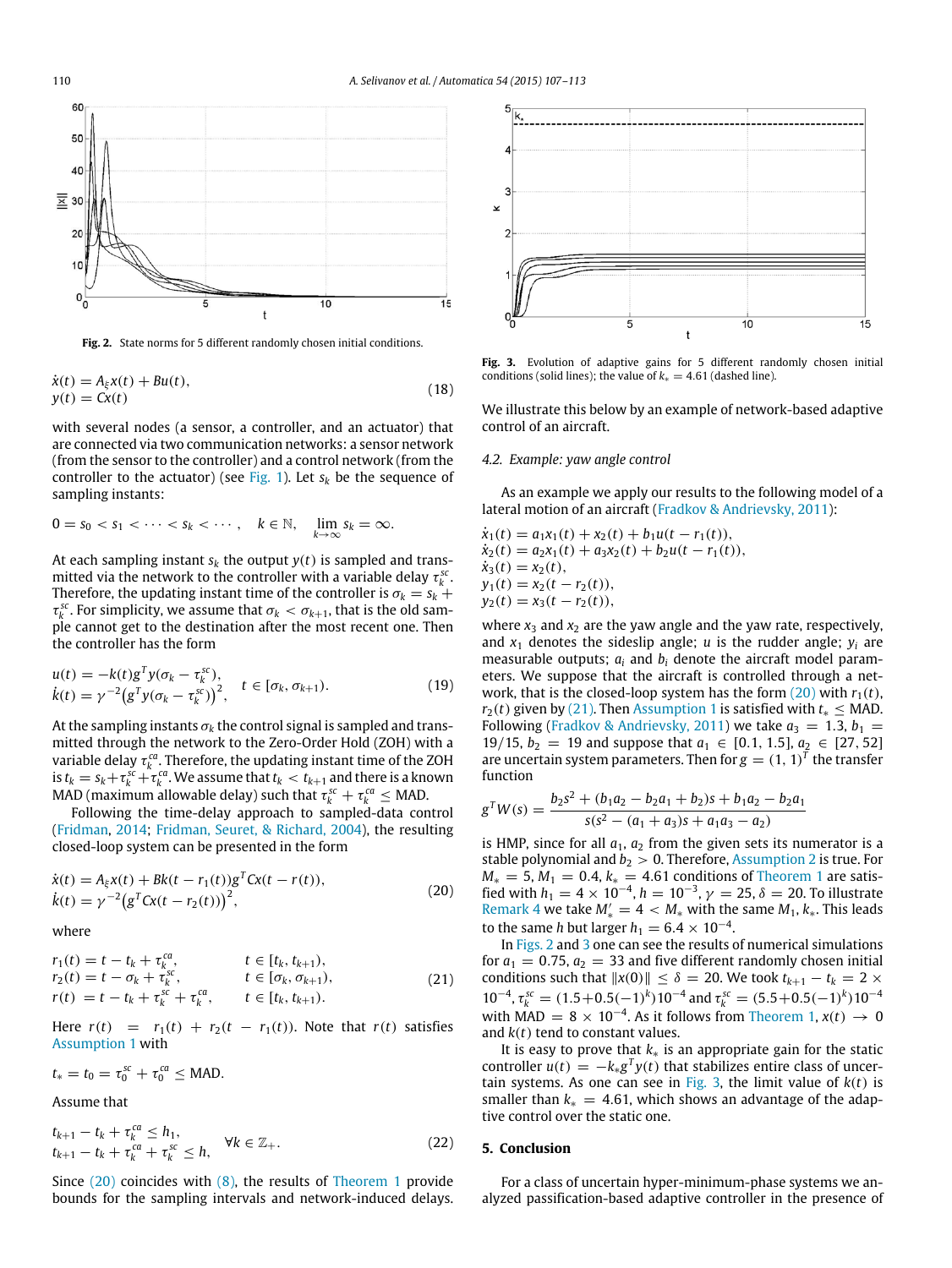unknown time-varying delays in the measurements and control input. If a delay-free system under the controller is such that the state tends to zero, whereas the adaptive controller gain tends to a constant value, then our results give an acceptable bound for timedelay such that this property is preserved within a given domain of initial conditions. This domain of stability can be made arbitrary large by changing an appropriate parameter in the adaptation law. The results are applicable to networked control systems and provide acceptable bounds for transmission intervals and networkinduced delays. This important application was demonstrated by an example of an aircraft that is adaptively controlled through a network. One of the directions for the future research is extension of the obtained results to the adaptive control of networks.

#### <span id="page-4-0"></span>**Appendix. Proof of [Theorem 1](#page-2-4)**

We analyze the dynamics of  $(8)$  separately for  $t \in [0, t_*]$ [Appendix A.1](#page-4-3) and  $t \in [t_*, \infty)$  [Appendix A.2.](#page-4-4)

#### <span id="page-4-3"></span>*A.1. State bound for t*  $\in$  [0,  $t_*$ ]

[Assumption 1](#page-1-2) implies  $t - r(t) < 0$ , therefore  $\dot{x}(t) = A_{\xi}x(t)$ . Thus,

$$
||x(t)|| \le e^{A_A t} ||x_0||, \tag{A.1}
$$

where  $\Lambda_A = \max_{\xi} ||A_{\xi}||$ . Note that

$$
||A_{\xi}|| \leq \sum_{i} \xi_i ||A_i|| \leq \max_i ||A_i||
$$

and for appropriate  $\xi$ ,  $||A_{\xi}|| = \max_{i} ||A_{i}||$ . Therefore,

 $\max_{\xi} \|A_{\xi}\| = \max_{i} \|A_i\|.$ 

Note that [\(A.1\)](#page-4-5) is preserved for  $t < 0$ , hence  $||x(t - r_2(t))|| \le$  $e^{\Lambda_A(t-r_2(t))}\|x_0\|\le e^{\Lambda_A t}\|x_0\|.$  As a result, we have

$$
k(t) - k(0) = \gamma^{-2} \int_0^t (g^T C x (s - r_2(s)))^2 ds
$$
  

$$
\leq \frac{c_1 ||x_0||^2}{\gamma^2},
$$

where

$$
c_1 = \frac{\Lambda_c^2}{2\Lambda_A} \left( e^{2\Lambda_A t_*} - 1 \right), \tag{A.2}
$$

with  $\Lambda_C = ||g^T C||$ . By conditions of the theorem  $k(0) \leq k_*$ , therefore  $k(t) - k_* \leq k(t) - k(0) \leq c_1 \gamma^{-2} ||x_0||^2$ . Eq. [\(8\)](#page-1-8) implies *k*(*t*) ≥ *k*(0), thus  $k_* - k(t) \leq k_* - k(0)$ . Finally, for  $t \in [0, t_*)$  we have

$$
|k(t) - k_{*}| \leq c_{*} = \max\left\{k_{*} - k(0), c_{1}\gamma^{-2}\delta^{2}\right\},\tag{A.3}
$$

where the inequality  $||x(0)|| \leq \delta$  was used. Since the right-hand side of  $(8)$  is piecewise continuous, functions  $x(t)$  and  $k(t)$  are continuous for  $t > 0$ , therefore,  $(A,1)$  and  $(A,3)$  are valid for  $t = t_*$ .

### <span id="page-4-4"></span>*A.2. The bound on*  $\dot{V}$  *for*  $t \in [t_*, \infty)$  *under* [\(13\)](#page-2-3)

[Assumption 1](#page-1-2) implies  $t - r(t) > 0$ , therefore,  $\dot{x}(t)$  and  $\dot{k}(t)$  do not depend on  $x(t)$  with  $t < 0$ . Thus, we set  $x(t) = x_0$  for  $t < 0$  and consider *V* given by [\(12\)](#page-2-9) (see [Liu](#page-5-12) [and](#page-5-12) [Fridman](#page-5-12) [\(2014\)](#page-5-12) for details).

Now we calculate the derivative of *V* along the trajectories of [\(8\)](#page-1-8) for  $t \in [t_*, \infty)$ . Denote

$$
\mu(t) = \frac{1}{h} \int_{t-r(t)}^{t-r_2(t)} \dot{x}(s) \, ds, \qquad \nu(t) = \frac{1}{h} \int_{t-r_2(t)}^{t} \dot{x}(s) \, ds.
$$

Then

$$
\dot{V}_0 = x^T(t)[PA_* + A_*^T P]x(t) \n+ 2x(t)^T k_* P B g^T C h(\mu(t) + \nu(t)) \n+ 2(k_* - k(t))x^T (t - r_2(t)) P B g^T C x(t - r_2(t)) \n- 2(k_* - k(t))x^T (t - r_2(t)) P B g^T C h \mu(t) \n+ 2(k_* - k(t))h\nu^T (t) P B g^T C x(t - r(t)) \n+ 2(k(t) - k(t - r_1(t)))x^T (t) P B g^T C x(t - r(t)) \n+ 2(k(t) - k_*)(g^T C x(t - r_2(t)))^2,
$$

where  $A_* = A_{\xi} - k_* B g^T C$ . Using the relation  $PB = C^T g$  we find that

$$
\dot{V}_0 = x^T(t)[PA_* + A_*^T P]x(t) \n+ 2x^T(t)k_* hPBg^T C(\mu(t) + \nu(t)) \n- 2(k_* - k(t))hx^T(t - r_2(t))PBg^T C\mu(t) \n+ 2(k_* - k(t))hv^T(t)PBg^T Cx(t - r(t)) \n+ 2(k(t) - k(t - r_1(t)))x^T(t)PBg^T Cx(t - r(t)).
$$

Further

$$
\dot{V}_S = x^T(t)Sx(t) - x^T(t-h)Sx(t-h),
$$
  
\n
$$
\dot{V}_R = h^2\dot{x}^T(t)R\dot{x}(t) - h \int_{t-h}^t \dot{x}^T(s)R\dot{x}(s) ds.
$$

<span id="page-4-5"></span>Denote

$$
\alpha_1 = \frac{h - r(t)}{h}, \qquad \alpha_2 = \frac{r(t) - r_2(t)}{h}, \qquad \alpha_3 = \frac{r_2(t)}{h},
$$
  

$$
f_1(t) = \int_{t-h}^{t-r(t)} \dot{x}^T(s) ds R \int_{t-h}^{t-r(t)} \dot{x}(s) ds,
$$
  

$$
f_2(t) = h^2 \mu^T(t) R \mu(t), \qquad f_3(t) = h^2 \nu^T(t) R \nu(t).
$$

Using Jensen inequality [\(Gu](#page-5-17) [et al.,](#page-5-17) [2003,](#page-5-17) p. 322) we have

$$
-h \int_{t-h}^{t} \dot{x}^{T}(s) R\dot{x}(s) ds = -h \int_{t-h}^{t-r(t)} \dot{x}^{T}(s) R\dot{x}(s) ds
$$
  

$$
-h \int_{t-r(t)}^{t-r_2(t)} \dot{x}^{T}(s) R\dot{x}(s) ds - h \int_{t-r_2(t)}^{t} \dot{x}^{T}(s) R\dot{x}(s) ds
$$
  

$$
\leq -\left[\frac{1}{\alpha_{1}} f_{1}(t) + \frac{1}{\alpha_{2}} f_{2}(t) + \frac{1}{\alpha_{3}} f_{3}(t)\right].
$$

<span id="page-4-1"></span>Since  $G_i$  ( $j = 1, 2, 3$ ) are such that

$$
\begin{pmatrix} R & G_j \\ * & R \end{pmatrix} \geq 0
$$

it follows from Park's theorem [\(Park,](#page-6-7) [Ko,](#page-6-7) [&](#page-6-7) [Jeong,](#page-6-7) [2011,](#page-6-7) Theorem 1) that

<span id="page-4-2"></span>
$$
-\left[\frac{1}{\alpha_1}f_1(t) + \frac{1}{\alpha_2}f_2(t) + \frac{1}{\alpha_3}f_3(t)\right] \le -[f_1(t) + f_2(t) + f_3(t) + 2g_1(t) + 2g_2(t) + 2g_3(t)],
$$

where

$$
g_1(t) = h \int_{t-h}^{t-r(t)} \dot{x}^T(s) ds G_1 \mu(t),
$$
  
\n
$$
g_2(t) = h \int_{t-h}^{t-r(t)} \dot{x}^T(s) ds G_2 \nu(t),
$$
  
\n
$$
g_3(t) = h^2 \mu^T(t) G_3 \nu(t).
$$

Using representation  $x(t - r_2(t)) = x(t) - hv(t)$  we finally arrive at

<span id="page-4-6"></span>
$$
\dot{V} \leq \eta^{T}(t)W\eta(t) + h^{2}\dot{x}^{T}(t)R\dot{x}(t),
$$
\n(A.4)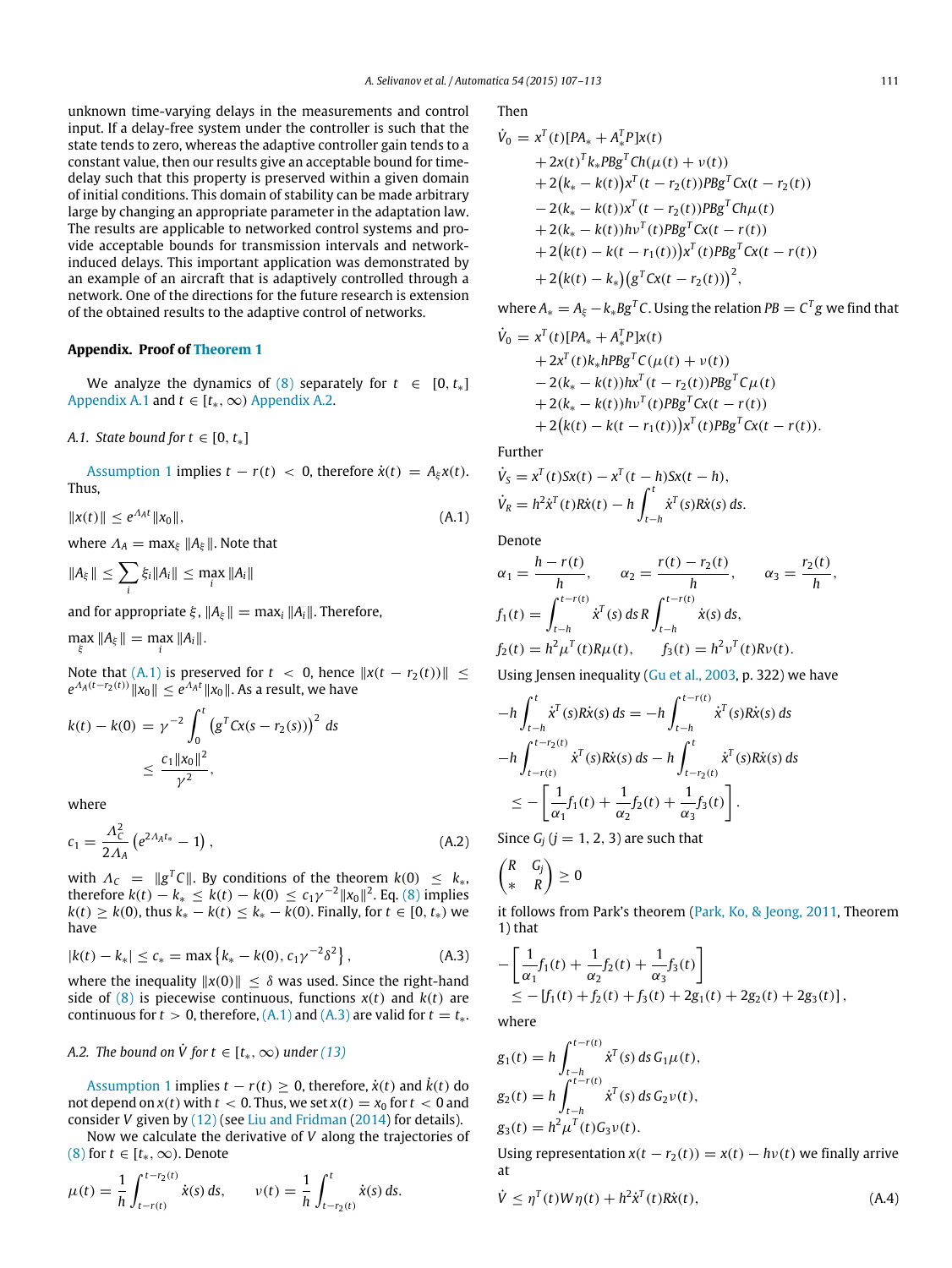,

where

$$
\eta(t) = (x^T(t), x^T(t - r(t)), x^T(t - h)^T, v^T(t), \mu^T(t))^T
$$
  
\n
$$
W = \begin{pmatrix} H_1 & H_2(c) & 0 & H_3 & H_4(a) \\ * & -R & R & H_5(a) & -hG_1 \\ * & * & -(S + R) & hG_2 & hG_1 \\ * & * & * & -h^2R & H_6(a) \\ * & * & * & * & -h^2R \end{pmatrix},
$$

 ${\rm wt}$   $a = k_* - k(t), c = k(t) - k(t - r_1(t)), H_1 = P[A_{\xi} - Bk_* g^T C] +$  $[A_{\xi} - Bk_{*}g^{T}C]^{T}P + S.$  Substituting right-hand side of  $(8)$  instead of  $\dot{x}(t)$  into [\(A.4\)](#page-4-6) and applying Schur complement theorem [\(Gu](#page-5-17) [et al.,](#page-5-17) [2003,](#page-5-17) p. 318) we find that, if for *i* = 1, . . . , *M*

 $\mathcal{H}_i(a, b, c)$  $< 0,$  (A.5)

with *a*, *b*, *c* given by [\(11\),](#page-2-10) then  $\exists \varepsilon > 0$  :  $\dot{V}(t) \leq -\varepsilon \|\eta(t)\|^2$ , where  $V(t) = V(x_t, \dot{x}_t, k(t)).$ 

*A.3. Proof of*  $(13)$  *for*  $t \ge 0$ 

Now we show that  $|a| \leq M_*$ ,  $|b| \leq M_*$ , and  $|c| \leq M_1$ , what will guarantee negative definiteness of *<sup>V</sup>*˙. Using estimates for |*k*∗−*k*(*t*)| and  $||x(t)||$  on  $t \in [0, t_*]$ , we calculate

 $V(t_*) \leq c_x \|x_0\|^2 + \gamma^2 c_*^2,$ 

where *c*∗ is from [\(A.3\)](#page-4-2) and

$$
c_{x} = ||P||e^{2A_{A}t_{*}} + ||S|| \left( h - t_{*} + \frac{1}{2A_{A}} \left( e^{2A_{A}t_{*}} - 1 \right) \right) + \frac{hA_{ARA}}{2A_{A}} \left[ e^{2A_{A}t_{*}} t_{*} + \frac{1}{2A_{A}} \left( 1 - e^{2A_{A}t_{*}} \right) + (h - t_{*}) \left( e^{2A_{A}t_{*}} - 1 \right) \right], \tag{A.6}
$$

 $\Lambda_{ARA} = \max_{\xi} ||A_{\xi}^{T} R A_{\xi}||.$ 

By conditions of the theorem  $|k_{*} - k(0)| < M_{*}$ . If  $\gamma$  is large enough then

 $||x_0||^2 < \frac{\gamma^2 M_*}{\Gamma}$  $\frac{1}{c_1}$ .

Hence,  $c_* < M_*$ . By increasing  $\gamma$  one can ensure that  $||x_0||^2 < \gamma^2 (M_*^2 - c_*^2) c_{\chi}^{-1},$ 

what will guarantee

 $V(t_*) < \gamma^2 M_*^2$ .

Now we show that  $V(t) < \gamma^2 M_*^2$  for  $t \in [t_*, \infty)$ . Let  $t_1 = \min\{t \in [t_*, \infty)\}$  $[t_*, \infty) | V(t) = \gamma^2 M_*^2$ . Then for  $s \in [t_*, t_1]$  we have

$$
V(s) \le \gamma^2 M_*^2 \Rightarrow \begin{cases} |k_* - k(s)| \le M_*, \\ \|x(s)\|^2 \le \gamma^2 M_*^2 \lambda_{\min}^{-1}(P). \end{cases}
$$
 (A.7)

Since  $c_* < M_*,$  [\(A.3\)](#page-4-2) implies  $|k_*-k(t)| \leq M_*$  for  $t \leq t_1$ . We require  $\gamma$  to be large enough to ensure

$$
||x_0||^2 \leq \gamma^2 M_*^2 e^{-2A_A t_*} \lambda_{\min}^{-1}(P).
$$

In this case [\(A.1\)](#page-4-5) and [\(A.7\)](#page-5-21) guarantee that  $||x(t)||^2 \leq \gamma^2 M_*^2 \lambda_{\min}^{-1}(P)$ for  $t \leq t_1$ . Thus, for  $t \leq t_1$ 

$$
|c| = |k(t - r_1(t)) - k(t)|
$$
  
\n
$$
\leq \int_{t - r_1(t)}^{t} \gamma^{-2} (g^T C x(s - r_1(s)))^2 ds \leq h_1 \frac{M_*^2 \Lambda_C^2}{\lambda_{\min}(P)}.
$$
 (A.8)

As a result, for  $t \le t_1$  we have:

$$
|k_{*} - k(t)| \leq M_{*},
$$
  
\n
$$
|k_{*} - k(t - r_{1}(t))| \leq M_{*},
$$
  
\n
$$
|k(t - r_{1}(t)) - k(t)| \leq M_{1}.
$$
\n(A.9)

In this case conditions of the theorem guarantee [\(A.5\)](#page-5-22) for  $t \leq t_1$ . Therefore  $\exists \varepsilon > 0$ :  $V(t) \leq -\varepsilon ||\eta(t)||^2$ . Since  $V(t_1) = V(t_*) +$  $\int_{t_*}^{t_1} \dot{V}(s) ds$ , we have  $V(t_1) \le V(t_*) < \gamma^2 M_*^2$ . The latter contradicts to  $V(t_1) = \gamma^2 M_*^2$ , that is  $t_1$  does not exist and, therefore,  $V(t)$  <  $\gamma^2 M_*^2$  for  $t \in [t_*, \infty)$  and [\(A.9\)](#page-5-23) are valid for  $t \ge 0$ .

#### *A.4. Proof of [\(7\)](#page-1-6)*

We have proved that  $\exists \varepsilon > 0$ :  $\dot{V}(t) \leq -\varepsilon \|\eta(t)\|^2$  for  $t \geq t_*$ . Since  $V(t)$  is a nonnegative decreasing function, it has a finite limit:  $\lim_{t\to\infty} V(t) < \infty$ . Thus,

<span id="page-5-22"></span>
$$
\lim_{t \to \infty} V(t) = V(t_*) + \int_{t_*}^{\infty} \dot{V}(s) \, ds
$$
\n
$$
\leq V(t_*) - \varepsilon \int_{t_*}^{\infty} ||\eta(s)||^2 \, ds.
$$

Therefore,  $\varepsilon \int_{t_*}^{\infty} ||\eta(s)||^2 ds < \infty$ , i.e.  $\int_{t_*}^{\infty} ||x(s)||^2 ds < \infty$ . Boundedness of *V* implies boundedness of  $x(t)$  and  $k(t)$ . Therefore,  $\dot{x}(t)$  given by [\(8\)](#page-1-8) is bounded and  $x(t)$  is uniformly continuous. Then from Barbalat's lemma [\(Khalil,](#page-5-24) [2002,](#page-5-24) Lemma 8.2) we have  $||x(t)||$   $\frac{1}{t→∞}$  0. Moreover,  $\int_{t_*}^{∞} ||\eta(s)||^2 ds < ∞$  implies that there exists a finite limit

$$
\lim_{t \to \infty} k(t) = k(t_*) + \gamma^{-2} \int_{t_*}^{\infty} (g^T C x(s - r_2(s)))^2 ds,
$$

<span id="page-5-15"></span>that is *k*(*t*) tends to a constant value.

#### **References**

- <span id="page-5-1"></span>Andrievskii, B. R., & Fradkov, A. [\(2006\). Method of passification in adaptive](http://refhub.elsevier.com/S0005-1098(15)00039-4/sbref1) control, estimation, and synchronization. *Automation and Remote Control*,
- <span id="page-5-9"></span>*67*(11), 1699–1731. Balas, M., & Nelson, J. P. (2011). New robustness theorem with application to adaptive control of nonlinear systems with input/output delays. In *IEEE international conference on control applications* (pp. 1437–1442).
- <span id="page-5-4"></span>Ben Yamin, R., Yaesh, I., & Shaked, U. (2010). Robust simple adaptive model following [for linear time-delay systems with guaranteed H-infinity performance.](http://refhub.elsevier.com/S0005-1098(15)00039-4/sbref3) *IMA Journal of Mathematical Control and Information*, *27*(4), 475–491.
- <span id="page-5-7"></span>Dydek, Z. T., Annaswamy, A. M., Slotine, J.-J. E., & Lavretsky, E. (2013). Composite ada[ptive posicast control for a class of LTI plants with known delay.](http://refhub.elsevier.com/S0005-1098(15)00039-4/sbref4) *Automatica*, *49*(6), 1914–1924.
- <span id="page-5-0"></span>Fradkov, A. [\(1974\). Synthesis of adaptive system of stabilization of linear dynamic](http://refhub.elsevier.com/S0005-1098(15)00039-4/sbref5)<br>plants. Automation and Remote Control, (12), 96–103.<br>Fradkov, A. [\(1976\). Quadratic Lyapunov functions in the adaptive stability problem](http://refhub.elsevier.com/S0005-1098(15)00039-4/sbref6)
- <span id="page-5-11"></span>of a linear dynamic target. *Siberian Mathematical Journal*, *17*(2), 341–348.
- <span id="page-5-2"></span>Fradkov, A. [\(1980\). Speed-gradient scheme and its application in adaptive control](http://refhub.elsevier.com/S0005-1098(15)00039-4/sbref7) problems. *Automation and Remote Control*, *40*(9), 1333–1342.
- <span id="page-5-20"></span>Fradkov, A., & Andrievsky, B. R. [\(2011\). Passification-based robust flight control](http://refhub.elsevier.com/S0005-1098(15)00039-4/sbref8) design. *Automatica*, *47*(12), 2743–2748.
- <span id="page-5-18"></span>Fridman, E. [\(2014\). Introduction to time-delay systems: Analysis and control.](http://refhub.elsevier.com/S0005-1098(15)00039-4/sbref9) In *Systems & control: foundations & applications*. Springer International Publishing.
- <span id="page-5-21"></span><span id="page-5-19"></span>Fridman, E., Seuret, A., & Richard, J.-P. [\(2004\). Robust sampled-data stabilization of](http://refhub.elsevier.com/S0005-1098(15)00039-4/sbref10) linear systems: an input delay approach. *Automatica*, *40*(8), 1441–1446. Fridman, E., & Shaked, U. [\(2003\). Delay-dependent stability and H-infinity control:](http://refhub.elsevier.com/S0005-1098(15)00039-4/sbref11)
- <span id="page-5-17"></span><span id="page-5-13"></span>Constant and time-varying delays. *International Journal of Control*, *76*(1), 48–60. Gu, K., Kharitonov, V. L., & Chen, J. (2003). *[Stability of time-delay systems](http://refhub.elsevier.com/S0005-1098(15)00039-4/sbref12)*. Boston:
- <span id="page-5-14"></span><sup>.</sup>hauser He, Y., Wang, Q.-G., Lin, C., & Wu, M. [\(2007\). Delay-range-dependent stability for](http://refhub.elsevier.com/S0005-1098(15)00039-4/sbref13)
- <span id="page-5-24"></span><span id="page-5-3"></span>systems with time-varying delay. *Automatica*, *43*(2), 371–376. Khalil, H. K. (2002). *Nonlinear systems* [\(3rd ed.\). Prentice Hall.](http://refhub.elsevier.com/S0005-1098(15)00039-4/sbref14) Krstic, M. [\(2010\). Compensation of infinite-dimensional Actuator and Sensor](http://refhub.elsevier.com/S0005-1098(15)00039-4/sbref15) Dynamics. *IEEE Control Systems Magazine*, *30*(1), 22–41.
- <span id="page-5-12"></span>Liu, K., & Fridman, E. [\(2014\). Delay-dependent methods and the first delay interval.](http://refhub.elsevier.com/S0005-1098(15)00039-4/sbref16) *Systems & Control Letters*, *64*, 57–63.
- <span id="page-5-5"></span>Mirkin, B., & Gutman, P. (2004). Adaptive control of linear time delay systems. In
- <span id="page-5-16"></span><span id="page-5-6"></span>*American control conference* (pp. 1241–1246). Mirkin, B., & Gutman, P.-O. [\(2010\). Robust adaptive output-feedback tracking for a](http://refhub.elsevier.com/S0005-1098(15)00039-4/sbref18) class of nonlinear time-delayed plants. *IEEE Transactions on Automatic Control*, *55*(10), 2418–2424.
- <span id="page-5-8"></span>Mizumoto, I. (2013). Parallel feedforward compensator design and ASPR based adaptive output feedback control for a time-delay system. In *American control conference* (pp. 4909–4914).
- <span id="page-5-23"></span><span id="page-5-10"></span>Nelson, J. P., Balas, M. J., & Erwin, R. S. (2013). Model reference adaptive control of mil[dly non-linear systems with time varying input delays–Part I. In](http://refhub.elsevier.com/S0005-1098(15)00039-4/sbref20) *Advances in aerospace guidance, navigation and control* (pp. 49–59). Berlin, Heidelberg: Springer.